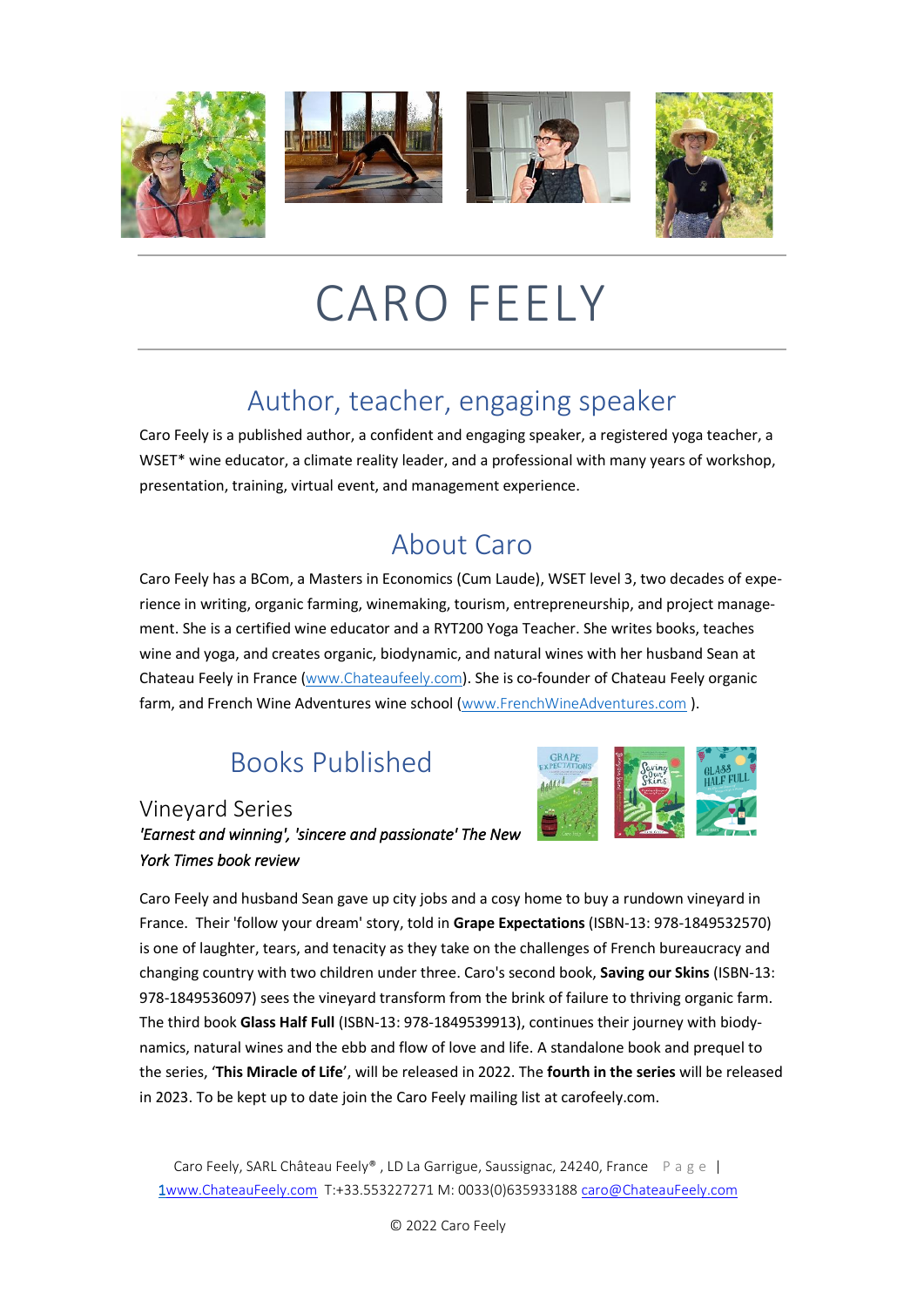### Non-fiction books

Discover wine with Caro's book **Wine: The Essential Guide** to Tasting, History, Culture and More (ISBN-10: 1849537496) is an easy-read hardcover pocketbook with anecdotes, literature and art, balanced with hard wine facts.



# Invite Caro

Caro welcomes invitations to speak at book clubs and events. Caro is an entertaining speaker and a specialist in virtual events so geography is not a barrier.

### Testimonials for Caro Feely as a speaker:

'Caro is a capable and knowledgeable speaker, she is attentive, interested, and interesting. I have no hesitation in commending and recommending Caro as speaker.' Dr Jonathan France, MD and WSFT L3, UK

'Caro is friendly and knowledgeable, her passion is contagious. The way she talks about wine, the environment, and their story is informative and entertaining. She was able to answer all our questions and cater the conversation to be accessible to beginners and interesting to wine connoisseurs. Our guests raved about the experience.' Adam Londy, Los Angeles, USA

'Despite a wide range of interest in and experience with wine across the group, Caro was able to hold everyone's interest while ensuring that all of us gained a deeper appreciation of terroir and the complexities of organic farming and wine. I could not have asked for better and would strongly recommend Caro Feely.' Michelle Howard, Dubai

'Caro Feely's virtual teambuilding event was the best we have ever attended!' Mark Sadler, **SalesForce** 

'Caro is super engaging, and we had a cool team building event.' International Consulting Group

'Everybody really enjoyed the event. 5 Stars! It was a pleasure to work with you.' International Pharmaceutical Company

'The event went beyond our expectations, a very fun and enjoyable evening,' Brett Lonsdale, Founder of Lightning Tools

# Caro speaks and writes on the following subjects (in alphabetical order):

### Climate Change

- What is climate change? Why do we need to understand it?
- What does climate change mean for farmers? What are farmers doing to mitigate and adapt to climate change?
- What can we do to mitigate and adapt to climate change in our private lives?
- What can we do to mitigate and adapt to climate change in our professional lives?

Caro Feely, SARL Château Feely®, LD La Garrigue, Saussignac, 24240, France P a g e | [1](mailto:1)[www.ChateauFeely.com](http://www.hautgarrigue.com/) T:+33.553227271 M: 0033(0)63593318[8 caro@ChateauFeely.com](mailto:caroline@wildearthvineyards.com)